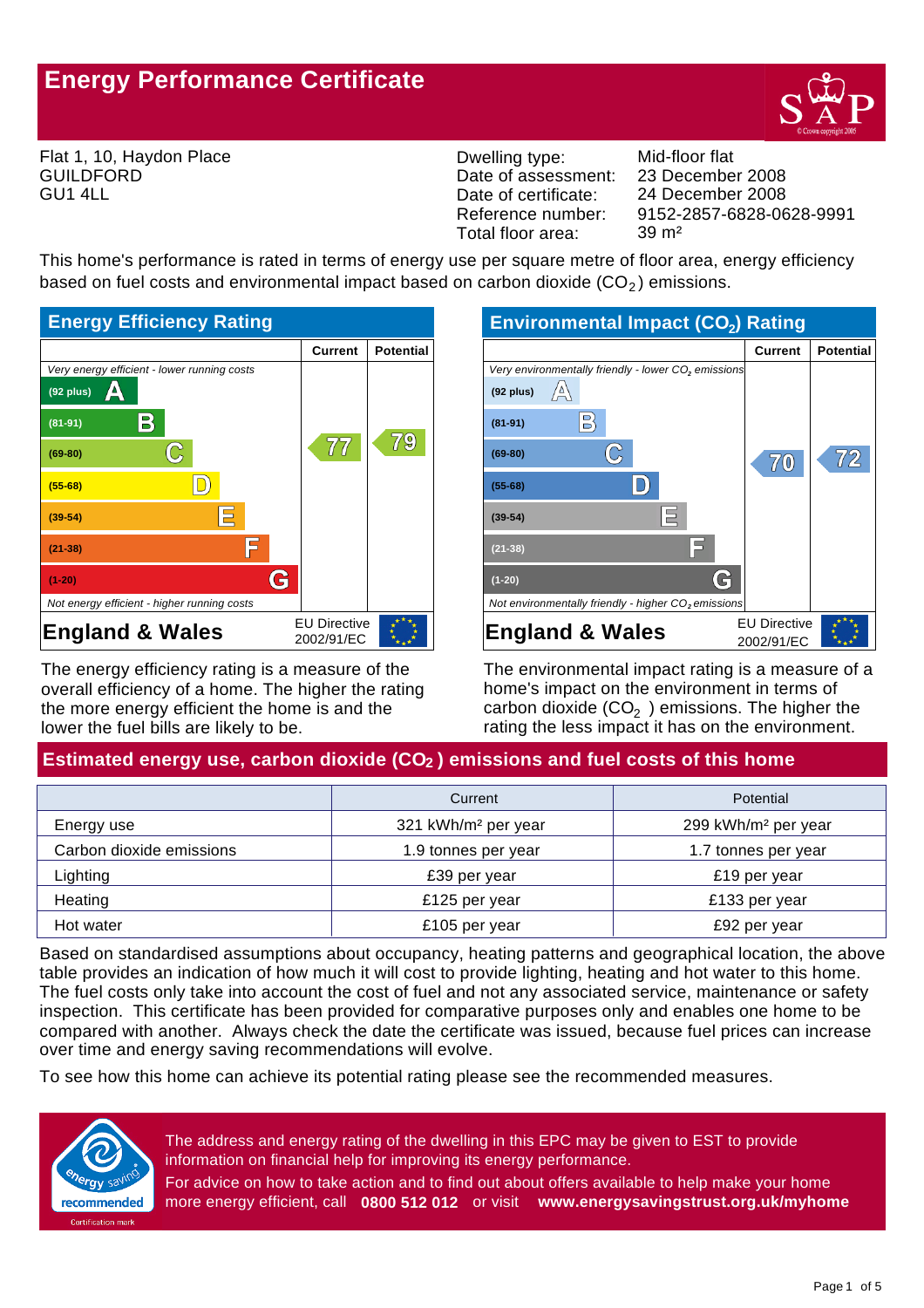## **About this document**

Related party disclosure:

The Energy Performance Certificate for this dwelling was produced following an energy assessment undertaken by a qualified assessor, accredited by Northgate Information Solutions, to a scheme authorised by the Government. This certificate was produced using the RdSAP 2005 assessment methodology and has been produced under the Energy Performance of Buildings (Certificates and Inspections) (England and Wales) Regulations 2007 as amended. A copy of the certificate has been lodged on a national register.

| Assessor's accreditation number:<br>Assessor's name:<br>Company name/trading name:<br>Address: | <b>NGIS800779</b><br><b>Anthony Mitchell</b><br>Christopher Rodgers (Home And Energy) Ltd<br>West Lancs Investment Centre, White Moss Business Park,<br>Skelmersdale, WN8 9TQ |
|------------------------------------------------------------------------------------------------|-------------------------------------------------------------------------------------------------------------------------------------------------------------------------------|
| Phone number:                                                                                  | 0870 386 6100                                                                                                                                                                 |
| Fax number:                                                                                    | 0870 386 6101                                                                                                                                                                 |
| E-mail address:                                                                                | hips@chrisrodgers.co.uk                                                                                                                                                       |

## **If you have a complaint or wish to confirm that the certificate is genuine**

Details of the assessor and the relevant accreditation scheme are as above. You can get contact details of the accreditation scheme from their website at http://www.northgate-dea.co.uk/ together with details of their procedures for confirming authenticity of a certificate and for making a complaint.

#### **About the building's performance ratings**

The ratings on the certificate provide a measure of the building's overall energy efficiency and its environmental impact, calculated in accordance with a national methodology that takes into account factors such as insulation, heating and hot water systems, ventilation and fuels used. The average Energy Efficiency Rating for a dwelling in England and Wales is band E (rating 46).

Not all buildings are used in the same way, so energy ratings use 'standard occupancy' assumptions which may be different from the specific way you use your home. Different methods of calculation are used for homes and for other buildings. Details can be found at www.communities.gov.uk/epbd.

Buildings that are more energy efficient use less energy, save money and help protect the environment. A building with a rating of 100 would cost almost nothing to heat and light and would cause almost no carbon emissions. The potential ratings on the certificate describe how close this building could get to 100 if all the cost effective recommended improvements were implemented.

# **About the impact of buildings on the environment**

One of the biggest contributors to global warming is carbon dioxide. The way we use energy in buildings causes emissions of carbon. The energy we use for heating, lighting and power in homes produces over a quarter of the UK's carbon dioxide emissions and other buildings produce a further one-sixth.

The average household causes about 6 tonnes of carbon dioxide every year. Adopting the recommendations in this report can reduce and protect the environment. You could reduce emissions even more by switching to renewable energy sources. In addition there are many simple everyday measures that will save money, improve comfort and reduce the impact on the environment. Some examples are given at the end of this report.

#### **Visit the Government's website at www.communities.gov.uk/epbd to:**

- Find how to confirm the authenticity of an energy performance certificate
- Find how to make a complaint about a certificate or the assessor who produced it
- Learn more about the national register where this certificate has been lodged
- Learn more about energy efficiency and reducing energy consumption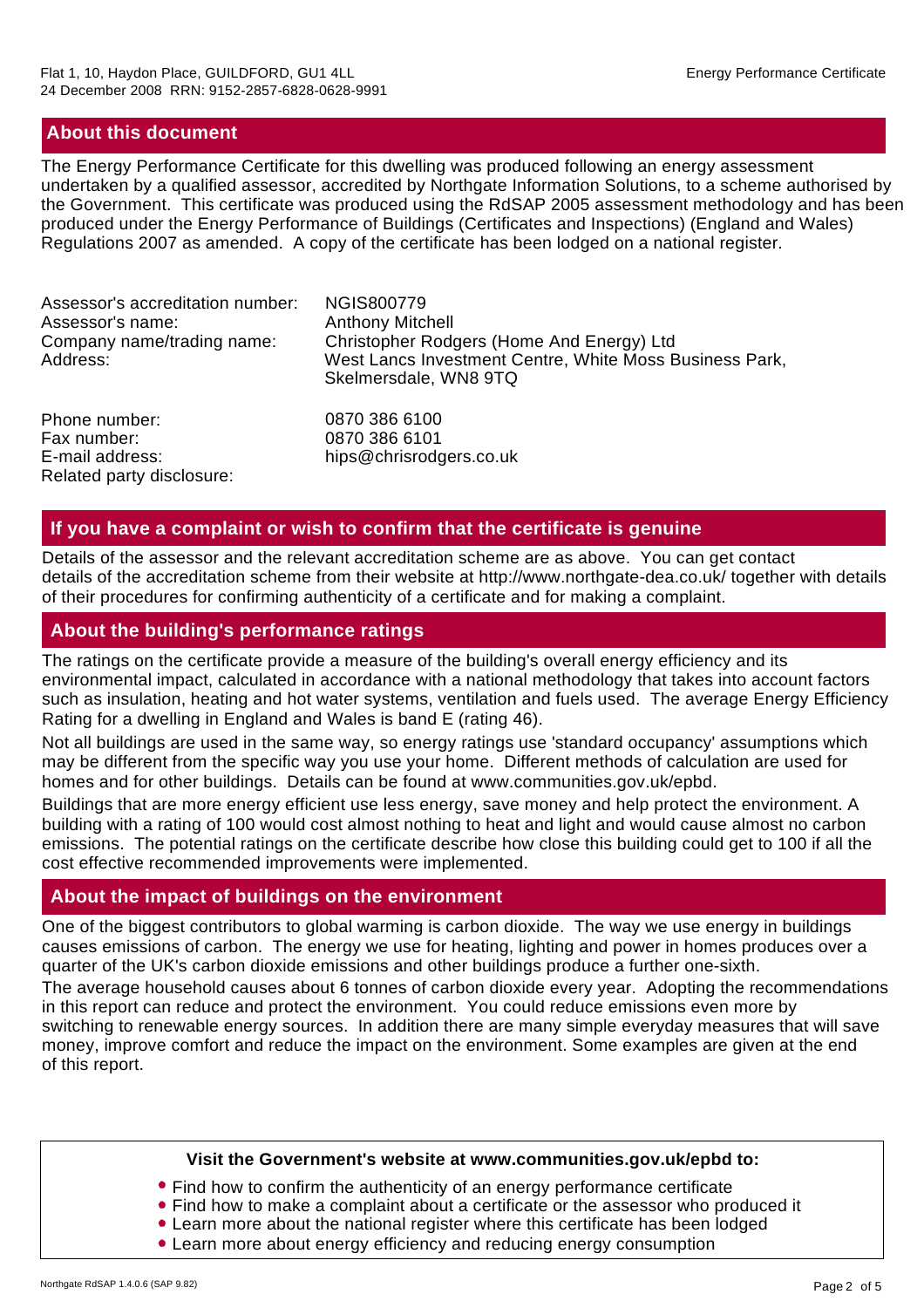Flat 1, 10, Haydon Place GUILDFORD GU1 4LL

Date of certificate: 24 December 2008 Reference number: 9152-2857-6828-0628-9991

# **Summary of this home's energy performance related features**

The following is an assessment of the key individual elements that have an impact on this home's performace rating. Each element is assessed against the following scale: Very poor / Poor / Average / Good / Very good.

| Element                                                | Description                  | Current performance      |               |
|--------------------------------------------------------|------------------------------|--------------------------|---------------|
|                                                        |                              | <b>Energy Efficiency</b> | Environmental |
| Walls                                                  | Cavity wall, filled cavity   | Good                     | Good          |
| Roof                                                   | (another dwelling above)     |                          |               |
| Floor                                                  | (other premises below)       |                          |               |
| Windows                                                | Fully double glazed          | Average                  | Average       |
| Main heating                                           | Electric storage heaters     | Poor                     | Very poor     |
| Main heating controls                                  | Manual charge control        | Poor                     | Poor          |
| Secondary heating                                      | Room heaters, electric       |                          |               |
| Hot water                                              | Electric immersion, off-peak | Average                  | Poor          |
| Lighting                                               | No low energy lighting       | Very poor                | Very poor     |
| <b>Current energy efficiency rating</b>                |                              | C 77                     |               |
| Current environmental impact (CO <sub>2</sub> ) rating |                              | C 70                     |               |

## **Low and zero carbon energy sources**

None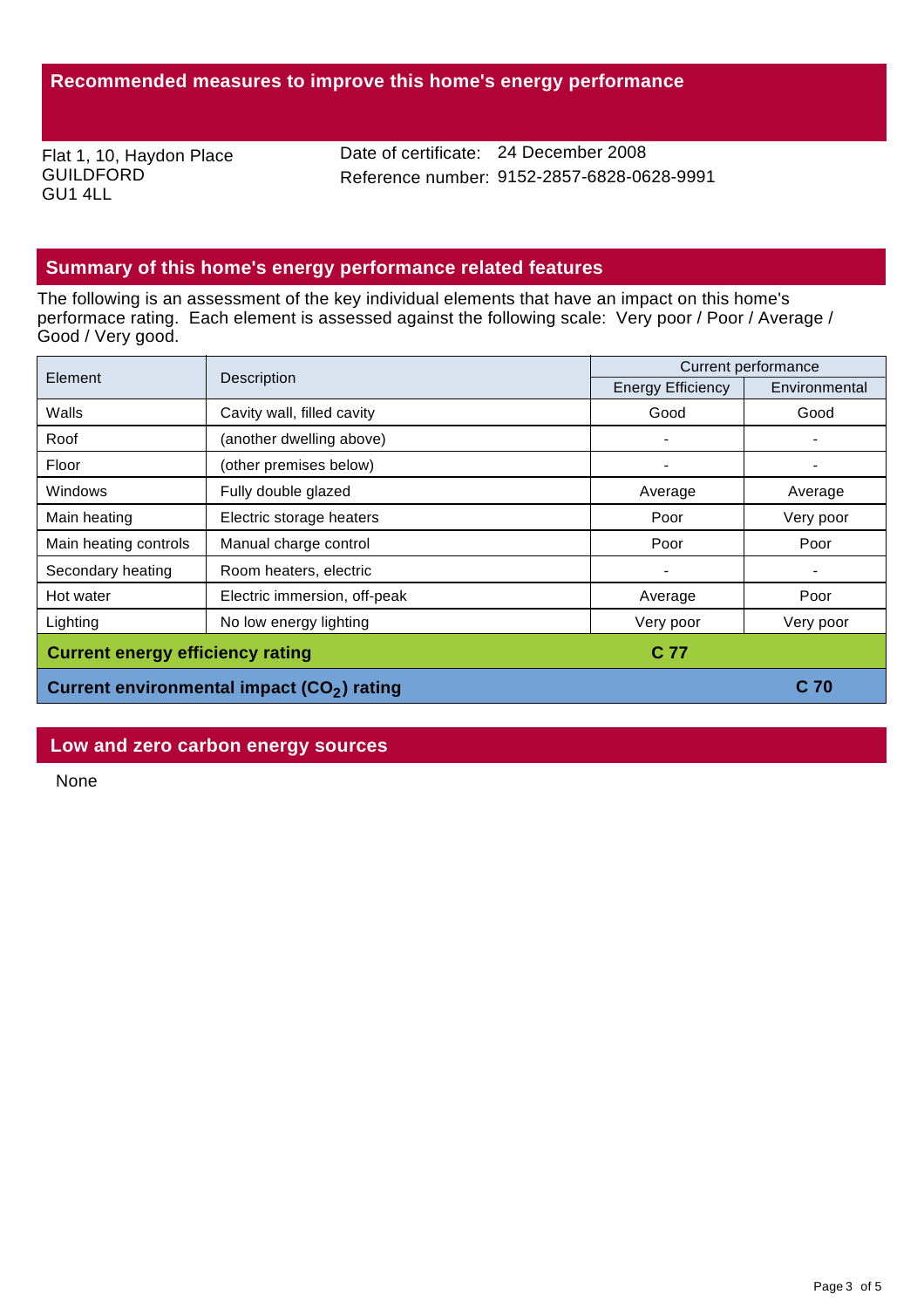## **Recommendations**

The measures below are cost effective. The performance ratings after improvement listed below are cumulative, that is they assume the improvements have been installed in the order that they appear in the table.

| Lower cost measures (up to £500)                         | Typical savings | Performance ratings after improvement |                      |
|----------------------------------------------------------|-----------------|---------------------------------------|----------------------|
|                                                          | per year        | Energy efficiency                     | Environmental impact |
| Add additional 80 mm jacket to hot water<br>cylinder     | £9              | C 78                                  | C 71                 |
| 2 Low energy lighting for all fixed outlets              | £16             | C 79                                  | C 72                 |
| Total                                                    | £25             |                                       |                      |
| <b>Potential energy efficiency rating</b>                |                 | C <sub>79</sub>                       |                      |
| Potential environmental impact (CO <sub>2</sub> ) rating |                 |                                       | C 72                 |

## **Further measures to achieve even higher standards**

The further measures listed below should be considered in addition to those already specified if aiming for the highest possible standards for this home. However you should check the conditions in any covenants, planning conditions, warranties or sale contracts.

| Change heating to Band A gas condensing<br>boiler       | £5 | B 85        | <b>B</b> 84 |
|---------------------------------------------------------|----|-------------|-------------|
| <b>Enhanced energy efficiency rating</b>                |    | <b>B</b> 85 |             |
| Enhanced environmental impact (CO <sub>2</sub> ) rating |    |             | <b>B</b> 84 |

Improvements to the energy efficiency and environmental impact ratings will usually be in step with each other. However, they can sometimes diverge because reduced energy costs are not always accompanied by a reduction in carbon dioxide (CO<sub>2</sub>) emissions.